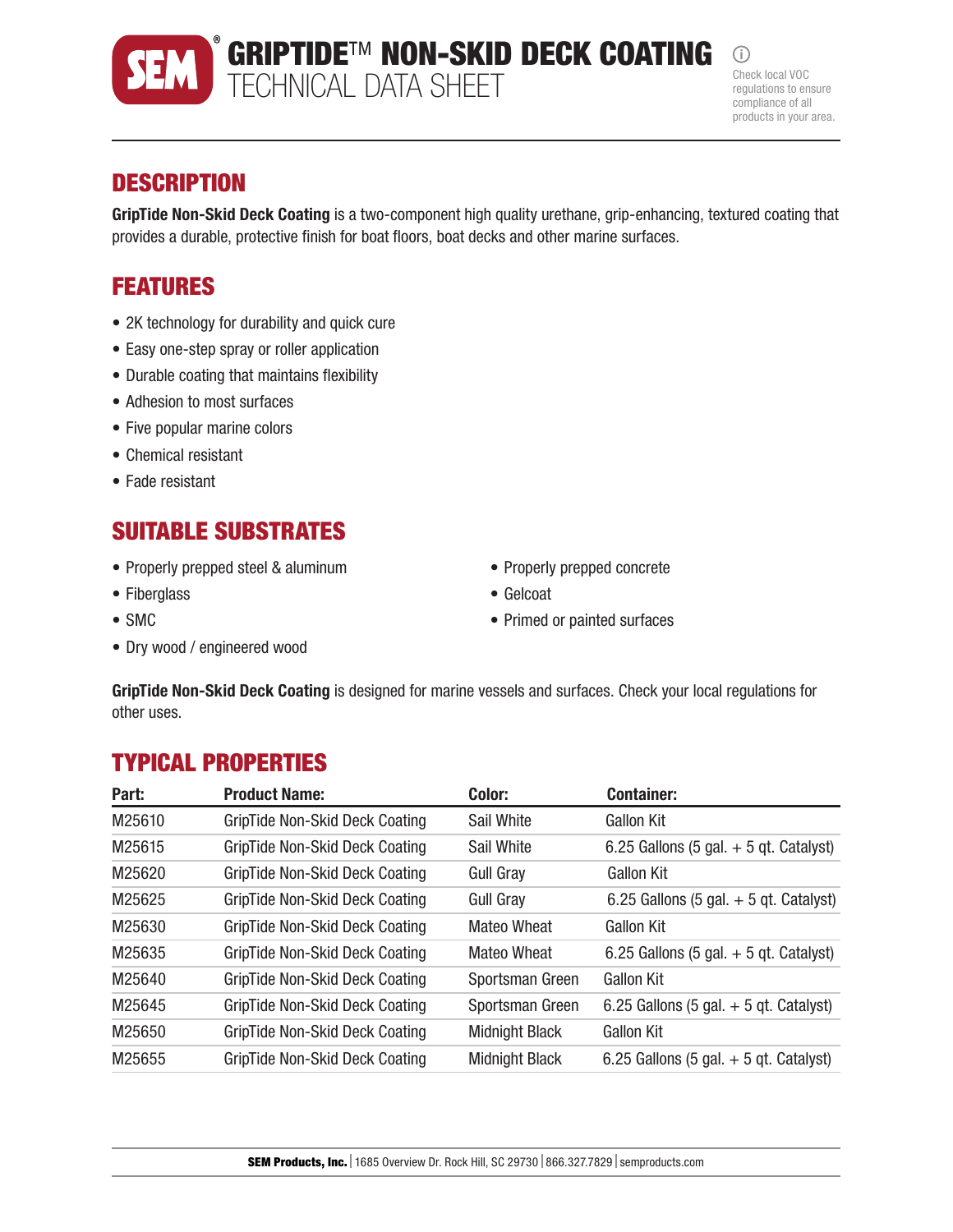| <b>Gallon Kit Contains:</b>  | 1 Gallon      | GripTide Non-Skid Deck Coating™ |
|------------------------------|---------------|---------------------------------|
|                              | 1 Cone Quart  | <b>GripTide Catalyst</b>        |
|                              | 1(9")         | <b>Heavy Texture Roller</b>     |
| <b>6.25 Gallon Contains:</b> | 5 Gallons     | GripTide Non-Skid Deck Coating  |
|                              | 5 Cone Quarts | <b>GripTide Catalyst</b>        |

| <b>Solvent Resistance:</b>          | No color transfer with $100+$ double rubs (ASTM D 5402)                                     |  |
|-------------------------------------|---------------------------------------------------------------------------------------------|--|
| <b>RTS VOC:</b>                     | 1.83 #/gal maximum (219.5 g/l)                                                              |  |
| Pot Life @ 70°F (21°C) and 50% R.H. | 30 minutes                                                                                  |  |
| Coverage:                           | 75 ft <sup>2</sup> per gallon                                                               |  |
| <b>Optimum Film Thickness:</b>      | $6 - 10$ mils                                                                               |  |
| <b>Dust Free Time:</b>              | 45 minutes @ 70°F (21°C)                                                                    |  |
| <b>Heat Cure Recommendations:</b>   | 30 minute flash, then 40 minutes at $140^{\circ}F(60^{\circ}C)$                             |  |
| <b>Delivery Time:</b>               | 8 hours (air dry) @ 70°F (21°C), allow 24 hours before light<br>use. 72 hours for full use. |  |

# HANDLING AND APPLICATION

## PREPARATION:

FIBERGLASS, SMC, GELCOAT, STEEL, ALUMINUM AND EXISTING PAINT:

- 1. Pressure wash the surface, if needed.
- 2. Clean with SEM Solve or XXX Universal Surface Cleaner.
- 3. Sand the surface with P80 P180 grit paper.
- 4. Prime bare metal areas with GripTide Primer. Roll or spray as per instruction.
- **5.** Topcoat primer without sanding between  $1 16$  hours.
- 6. If after 16 hours, sand with P80 P180 grit paper.
- 7. If sanded, reclean with SEM Solve or XXX Universal Surface Cleaner.
- Note: Any sand-throughs in primer must be primed before topcoating. Any exposed fibers below the gelcoat must be primed before topcoating. High-Build Primer Surfacer may be used to cover any small bare metal or sand-through areas. When exposed fibers are present, use GripTide Primer.

#### WOOD:

- 1. Pressure wash surface first and allow to fully dry.
- 2. Sand the surface with P80 grit paper, blow off and tack clean.

Note: Treated wood may interfere with adhesion.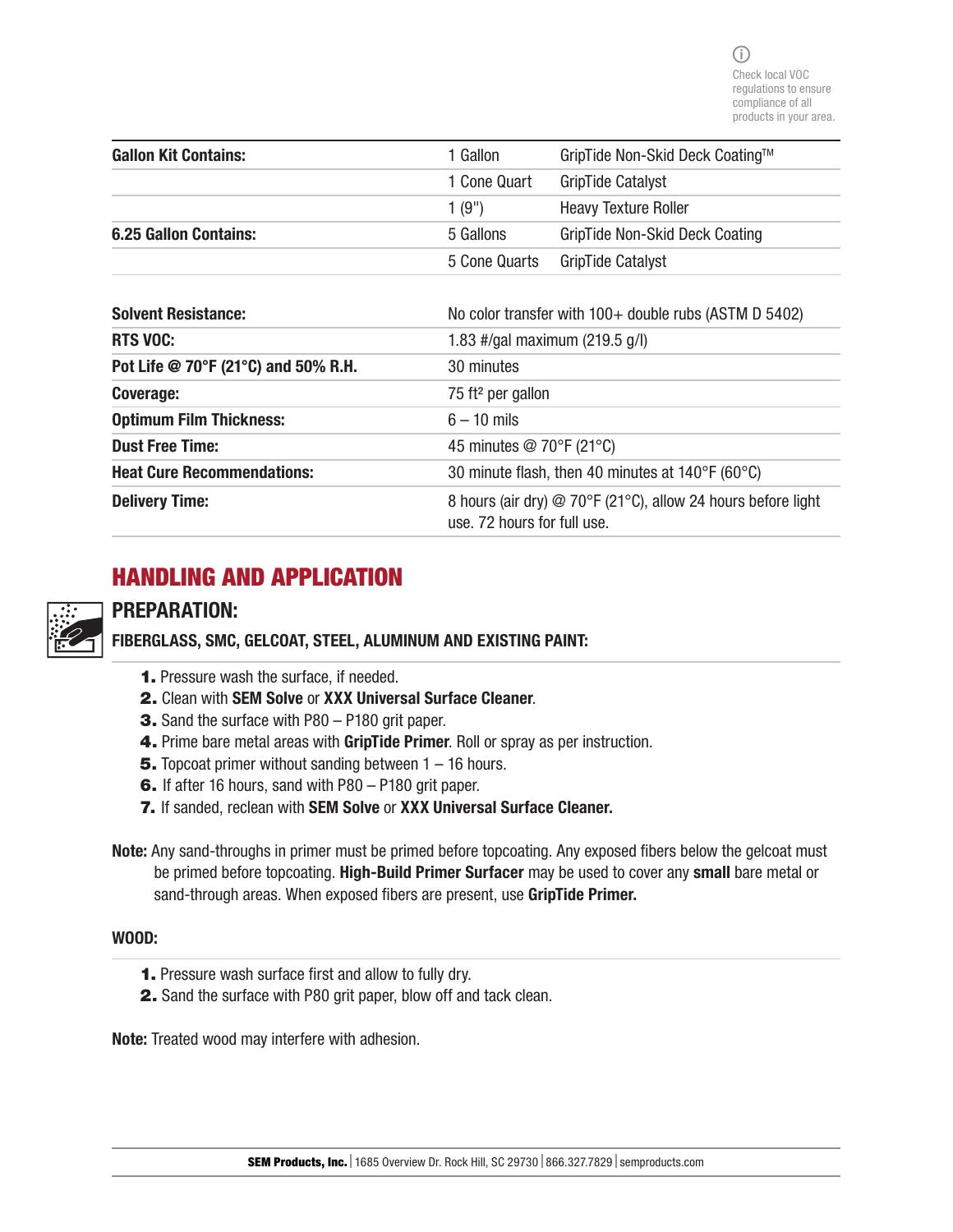#### CONCRETE:

Due to the variety of concretes available, and the contaminants each is exposed to, be sure you know exactly what contaminants the concrete to be coated has been exposed to. Always test a small inconspicuous area before coating an entire floor to ensure proper adhesion. The following steps do not guarantee adhesion – as some contaminants such as silicone are much harder to clean and it may be necessary to clean and prep the concrete several times to achieve adhesion.

1. Degrease concrete using a commercial degreaser. For heavy oil contamination, heavier caustic cleaners may be needed. Refer to the manufacturer's instructions for exact process.

2. Acid etch the surface using a 1:1 muriatic acid and water combination. While some finishes may appear to have better adhesion than others, it is recommended to perform this step on all concrete to remove any mineral deposits, but is especially important when dealing with any treated, smooth, or polished concrete surfaces, even those that are new. Neutralize and rinse with water thoroughly. Allow to dry completely before coating with GripTide™ Non-Skid Deck Coating.

Note: On new concrete, it may be necessary to wait a month or longer until the concrete is fully dry. Application over concrete that is not fully dry will result in failure. It is recommended to perform both the degreasing and acid etch steps even on new concrete to ensure proper adhesion.

Note: If fixing imperfections in concrete prior to application, do not use any silicone based products.

Disclaimer: If there is moisture present under the concrete, and a vapor barrier is not present, lifting of product may still occur no matter how thorough the prep process was. If the application is in an area with a high water table, check to make sure a vapor barrier was used in the construction process under the concrete.

#### IMPORTANT!

Due to the variety of substrates that **GripTide** can be applied to, it is recommended to test a small area for adhesion before applying the product. Full adhesion may take up to 48 hours.



#### MIXING:

| Shake or stir thoroughly. Mix by volume: |
|------------------------------------------|
| <b>A</b> Dorte                           |

| 4 Parts                        | 1 Part            |
|--------------------------------|-------------------|
| GripTide Non-Skid Deck Coating | GripTide Catalyst |

#### Optional:

For accelerated cure, World Class™ Accelerator may be used. Recommended mixing ratio is 0.5 oz. of World Class Accelerator per mixed quart of GripTide.

Note: Do not over-catalyze. Mix only enough for application within 30 minutes @ 70°F (21°C).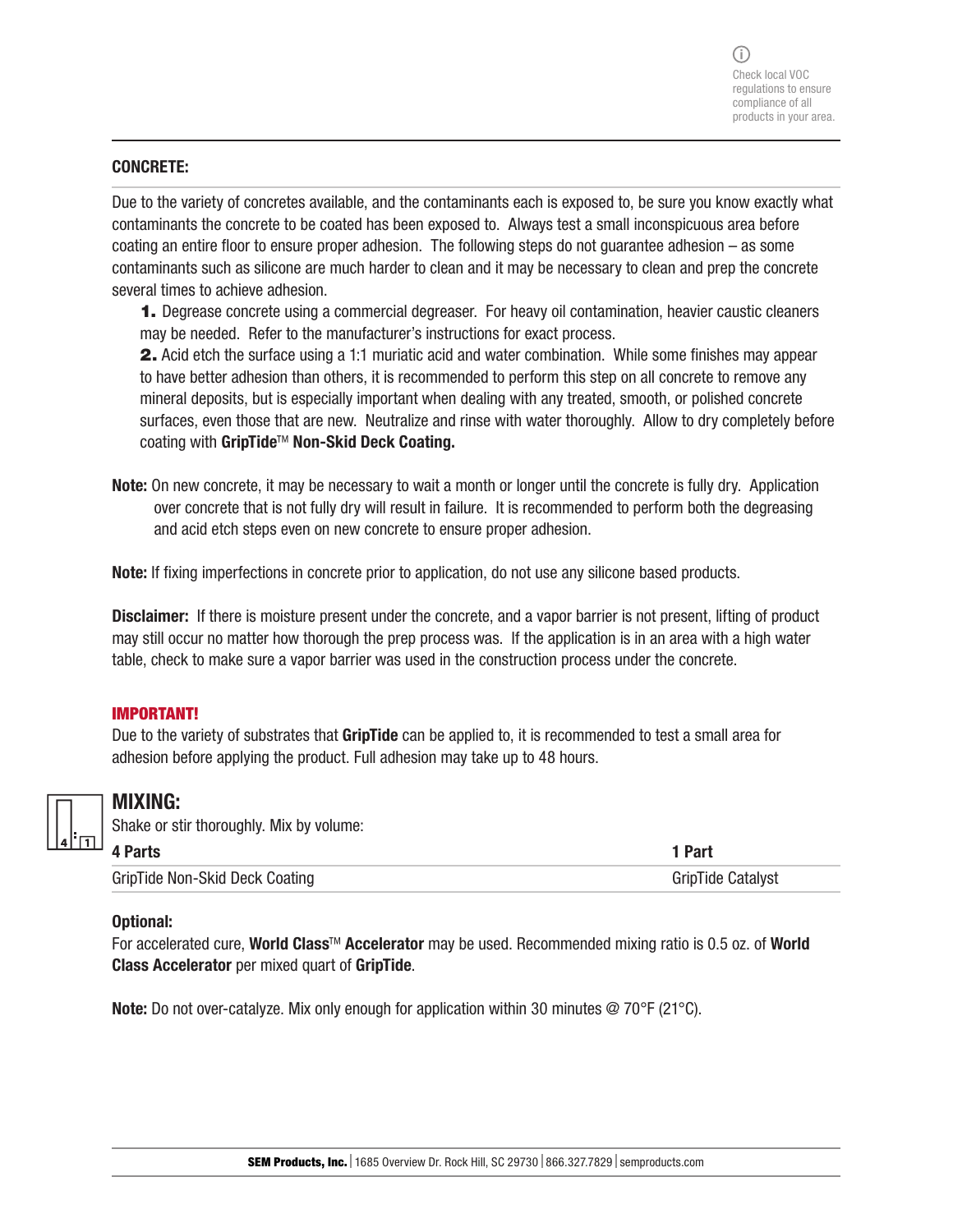## APPLICATION:

ROLL:



Using the supplied **Heavy Texture Roller**, apply product in one medium, wet coat.

Note: For uniform appearance, complete all rolling while product is still wet. Texture can be increased with additional rolling after product starts to set up. If additional coats are needed wait until product is dry to touch (approximately  $1 - 2$  hours) and re-coat.

#### IMPORTANT!

To achieve desired results, SEM only recommends use of the Heavy Texture Roller. Should any other roller be used, proper results cannot be assured.



## SPRAY:

- 1. Use either the Premium Undercoat Applicator or the Economy Coating Gun. Mix product and pour into Plastic Schutz Bottle.
- **2.** Apply 1 2 light coats at  $3 4$  feet distance depending on desired texture, with  $15 20$  minutes between coats  $\oslash$  70°F (21°C). Air pressure: 45 – 60 PSI. The first coat should not achieve full coverage and subsequent coats should be applied in the same manner.
- Note: Applicator guns may require cleaning between coats, especially in hot and/or humid conditions. Always spray a test panel to ensure desired texture. Variations in temperature, air pressure and distance from substrate will affect texture.

#### Optional:

For hard to reach or confined areas, GripTide™ may be applied using a brush. To adjust texture, blot or dab as desired.

#### IMPORTANT!

In hot and/or humid conditions, flash time should be extended to ensure solvent is not trapped within the coating.



## CLEANUP:

Remove all masking tape while final coat is still wet. Use solvent based cleaning materials compliant with VOC regulations in your area.



## STORAGE:

GripTide Non-Skid Deck Coating should be stored between  $60 - 80^{\circ}F (16 - 27^{\circ}C)$ . The shelf life for the GripTide Gallon Kit and GripTide 6.25 Gallons is 2 years when stored under ideal conditions.